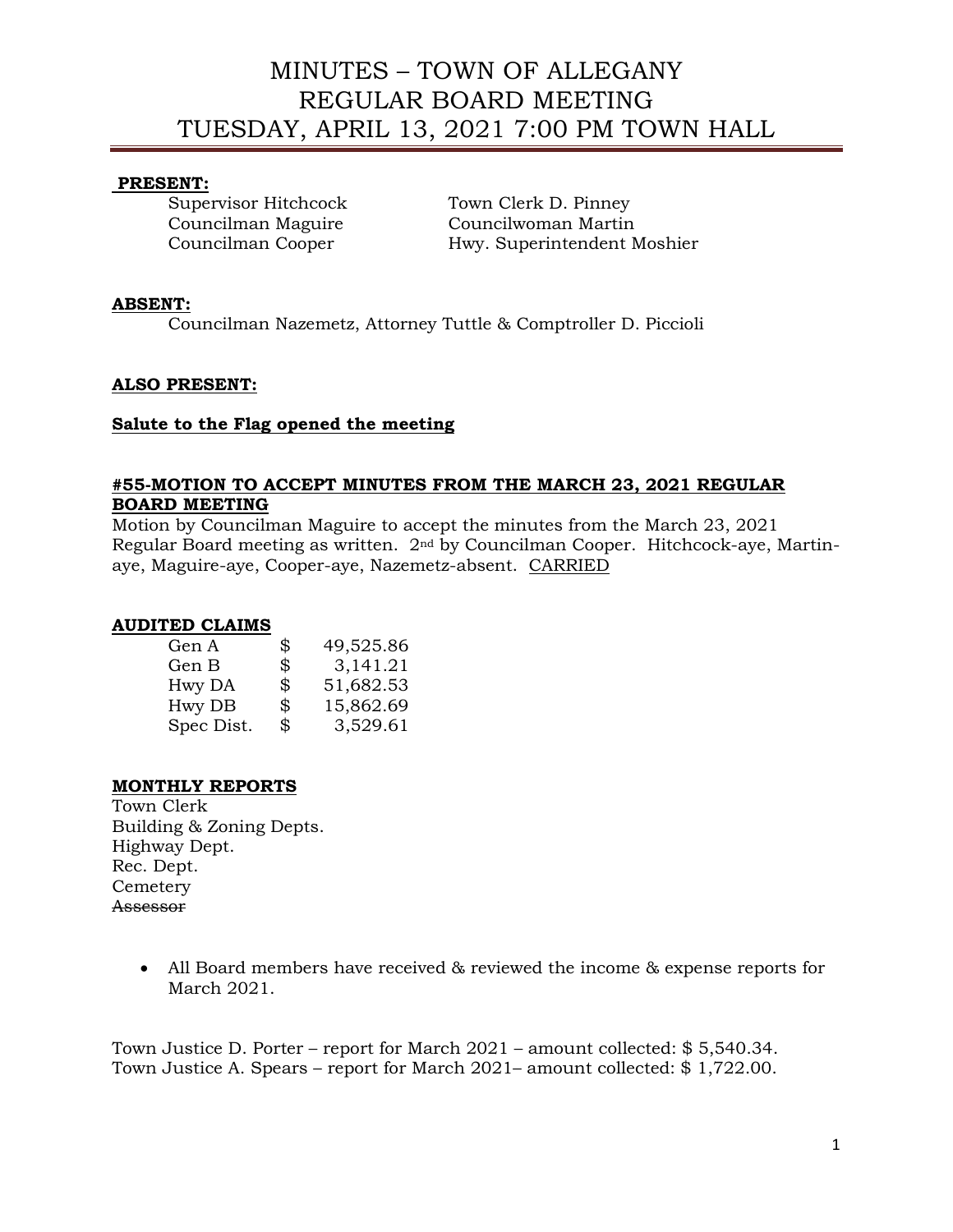# MINUTES – TOWN OF ALLEGANY REGULAR BOARD MEETING TUESDAY, APRIL 13, 2021 7:00 PM TOWN HALL

## **CORRESPONDENCE - none**

### **NEW BUSINESS**

1. Catt. Co. Attorney's Office – Contract for Shared Highway Services for 2021 – 2025.

## **#56-MOTION TO ENTER INTO AGREEMENT WITH CATTARAUGUS COUNTY FOR SHARED HIGHWAY SERVICES**

Motion by Councilman Maguire to enter into an agreement with Cattaraugus County for Shared Highway Services for 2021 – 2025 so the County can assist in a FEMArelated event. 2nd by Councilwoman Martin. Hitchcock-aye, Martin- aye, Maguire-aye, Cooper-aye, Nazemetz-absent. CARRIED

- **2.** Appoint Nancy Phearsdorf as Deputy Town Clerk
- Appointment to fill lack of availability for the months of April & May for regularly scheduled hours for Deputies.

# **#57-MOTION TO APPOINT DEPUTY TOWN CLERK**

Motion by Councilwoman Martin to appoint Nancy Phearsdorf as Deputy Town Clerk (3) at a rate of \$12.50 per hour.  $2<sup>nd</sup>$  by Councilman Cooper. Hitchcock-aye, Martinaye, Maguire-aye, Cooper-aye, Nazemetz-absent. CARRIED

## **OLD BUSINESS**

• Solar Farms – Supervisor Hitchcock has discussed recent glare concerns with Pete Hellier from the Planning Board & the feel that the Towns Solar law is sufficient in covering these concerns.

## **OTHER BUSINESS**

- 1. Supervisor Hitchcock is having discussions with Tom Gabriel regarding renewal of the 4th & Maple lease agreement and rate increases.
- 2. John Moshier informed the board that the Highway equipment trailer needs to be replaced.

#### **#58-MOTION TO REPLACE HIGHWAY TRAILER**

Motion by Councilman Maguire to allow Supervisor Moshier to replace the equipment trailer at a cost not to exceed \$7,500. 2nd by Councilman Cooper. Hitchcock-aye, Martin- aye, Maguire-aye, Cooper-aye, Nazemetz-absent. CARRIED